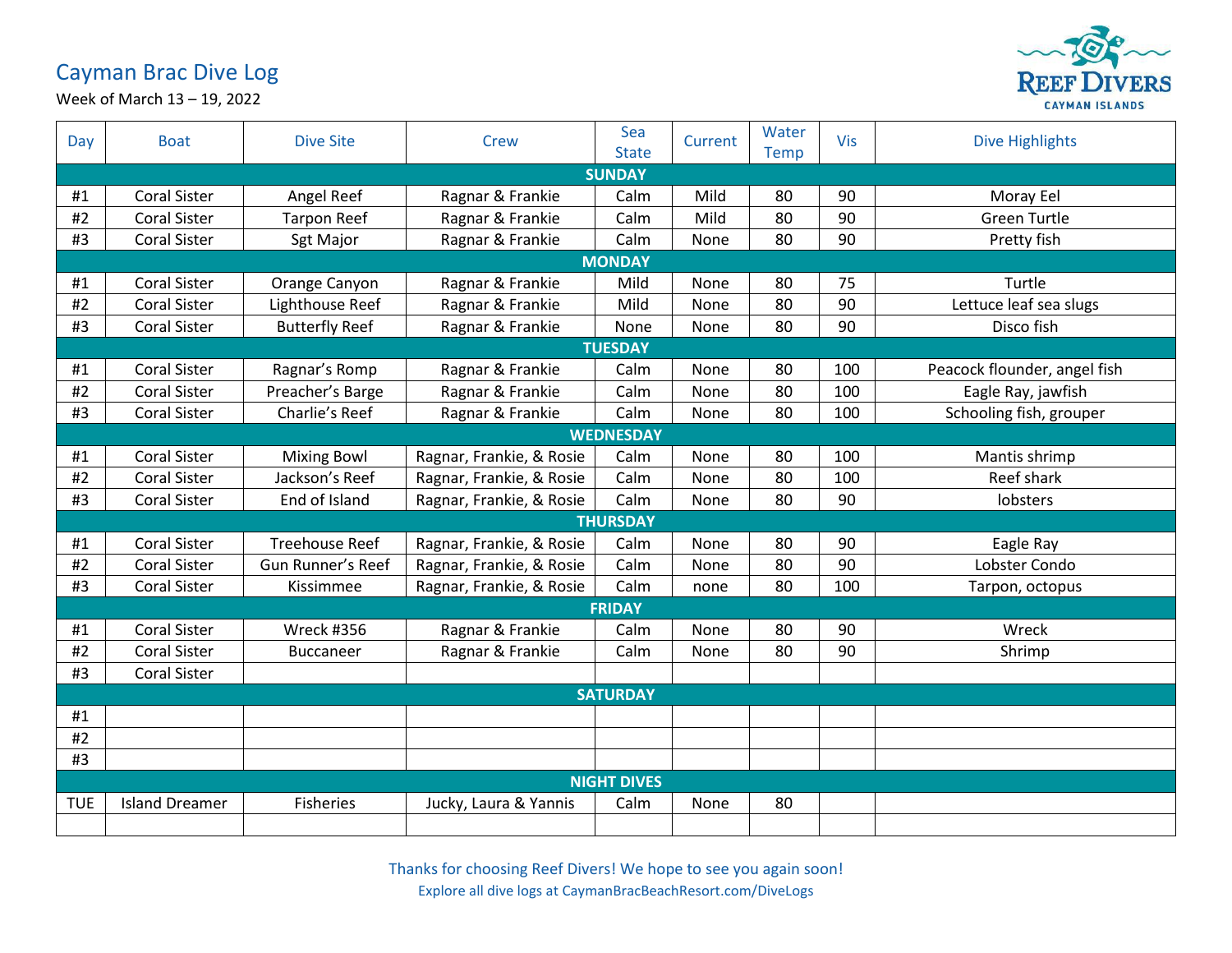## Cayman Brac Dive Log



Week of March 13 – 19, 2022

| Day             | <b>Boat</b>           | <b>Dive Site</b>      | Crew                  | Sea<br><b>State</b> | Current | Water<br><b>Temp</b> | Vis | <b>Dive Highlights</b>            |  |  |
|-----------------|-----------------------|-----------------------|-----------------------|---------------------|---------|----------------------|-----|-----------------------------------|--|--|
|                 | <b>SUNDAY</b>         |                       |                       |                     |         |                      |     |                                   |  |  |
| #1              | <b>Island Dreamer</b> | <b>Butterfly Reef</b> | Jucky, Laura & Yannis | Calm                | None    | 80                   | 80  | Lemon Ray                         |  |  |
| #2              | <b>Island Dreamer</b> | Lighthouse Reef       | Jucky, Laura & Yannis | Calm                | None    | 80                   | 80  | Peacock flounder                  |  |  |
| #3              | <b>Island Dreamer</b> | <b>Tarpon Reef</b>    | Jucky, Laura & Yannis | Calm                | None    | 80                   | 80  | Tarpon                            |  |  |
|                 | <b>MONDAY</b>         |                       |                       |                     |         |                      |     |                                   |  |  |
| #1              | <b>Island Dreamer</b> | Eden Wall             | Jucky, Laura & Yannis | Wavy                | None    | 80                   | 80  | Turtle                            |  |  |
| #2              | <b>Island Dreamer</b> | Angel Reef            | Jucky, Laura & Yannis | Wavy                | None    | 80                   | 80  | Stingray                          |  |  |
| #3              | <b>Island Dreamer</b> | Elkhorn Forest        | Jucky, Laura & Yannis | Wavy                | None    | 80                   | 80  | Lobster, reef shark               |  |  |
|                 | <b>TUESDAY</b>        |                       |                       |                     |         |                      |     |                                   |  |  |
| #1              | <b>Island Dreamer</b> | Russian frigate 356   | Jucky, Laura & Yannis | Calm                | None    | 80                   | 100 | Stingray, barracuda               |  |  |
| $\#2$           | <b>Island Dreamer</b> | Treehouse reef        | Jucky, Laura & Yannis | Calm                | None    | 80                   | 100 | Turtle, moray eel                 |  |  |
| #3              | <b>Island Dreamer</b> | Kissimmee Wreck       | Jucky, Laura & Yannis | Calm                | None    | 80                   | 100 | Tarpon, stingrays                 |  |  |
|                 |                       |                       |                       | <b>WEDNESDAY</b>    |         |                      |     |                                   |  |  |
| #1              | <b>Island Dreamer</b> | Pipers Wall           | Jucky, Laura & Yannis | Calm                | None    | 80                   | 100 | Reef shark, turtle, stingray      |  |  |
| #2              | <b>Island Dreamer</b> | <b>Atlantis Reef</b>  | Jucky, Laura & Yannis | Calm                | None    | 80                   | 100 | Lobsters, stingrays               |  |  |
| #3              | <b>Island Dreamer</b> | <b>Fisheries</b>      | Jucky, Laura & Yannis | Calm                | None    | 80                   | 100 | Lemon ray, lobsters, pillar coral |  |  |
|                 |                       |                       |                       | <b>THURSDAY</b>     |         |                      |     |                                   |  |  |
| #1              | <b>Island Dreamer</b> | Donna's Delight       | Jucky, Laura & Yannis | Calm                | None    | 80                   | 100 | Neck crab                         |  |  |
| #2              | <b>Island Dreamer</b> | <b>Mixing Bowl</b>    | Jucky, Laura & Yannis | Calm                | None    | 80                   | 90  | Reef shark                        |  |  |
| #3              | <b>Island Dreamer</b> | Preacher's Barge      | Jucky, Laura & Yannis | Calm                | None    | 80                   | 100 | Viper moray                       |  |  |
|                 | <b>FRIDAY</b>         |                       |                       |                     |         |                      |     |                                   |  |  |
| #1              | <b>Island Dreamer</b> | <b>Cemetery Wall</b>  | Jucky, Laura & Yannis | Calm                | None    | 80                   | 100 | Hamlets                           |  |  |
| #2              | <b>Island Dreamer</b> | Snapper Reef          | Jucky, Laura & Yannis | Calm                | None    | 80                   | 100 | Stingrays                         |  |  |
| #3              |                       |                       |                       |                     |         |                      |     |                                   |  |  |
| <b>SATURDAY</b> |                       |                       |                       |                     |         |                      |     |                                   |  |  |
| #1              |                       |                       |                       |                     |         |                      |     |                                   |  |  |
| #2              |                       |                       |                       |                     |         |                      |     |                                   |  |  |
| #3              |                       |                       |                       |                     |         |                      |     |                                   |  |  |
|                 | <b>NIGHT DIVE</b>     |                       |                       |                     |         |                      |     |                                   |  |  |
| <b>TUES</b>     | <b>Island Dreamer</b> | <b>Fisheries</b>      | Jucky, Laura & Yannis | Calm                | None    | 80                   |     |                                   |  |  |
|                 |                       |                       |                       |                     |         |                      |     |                                   |  |  |

Thanks for choosing Reef Divers! We hope to see you again soon! Explore all dive logs at CaymanBracBeachResort.com/DiveLogs